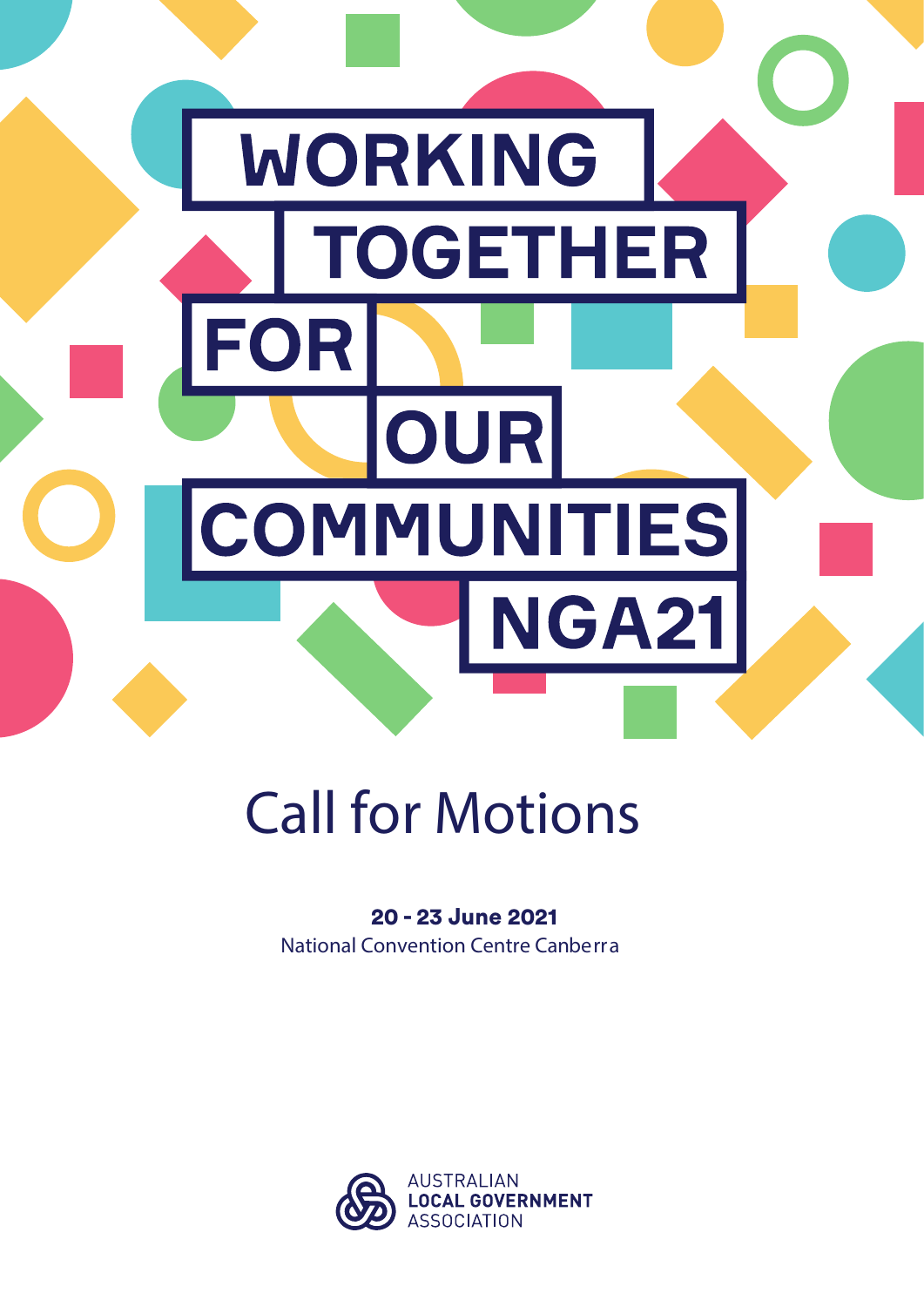# KEY DATES

16 November 2020 Opening of Call for Motions

26 March 2021 Acceptance of Motions Close

20 - 23 June 2021 National General Assembly

To submit your motion go to: alga.asn.au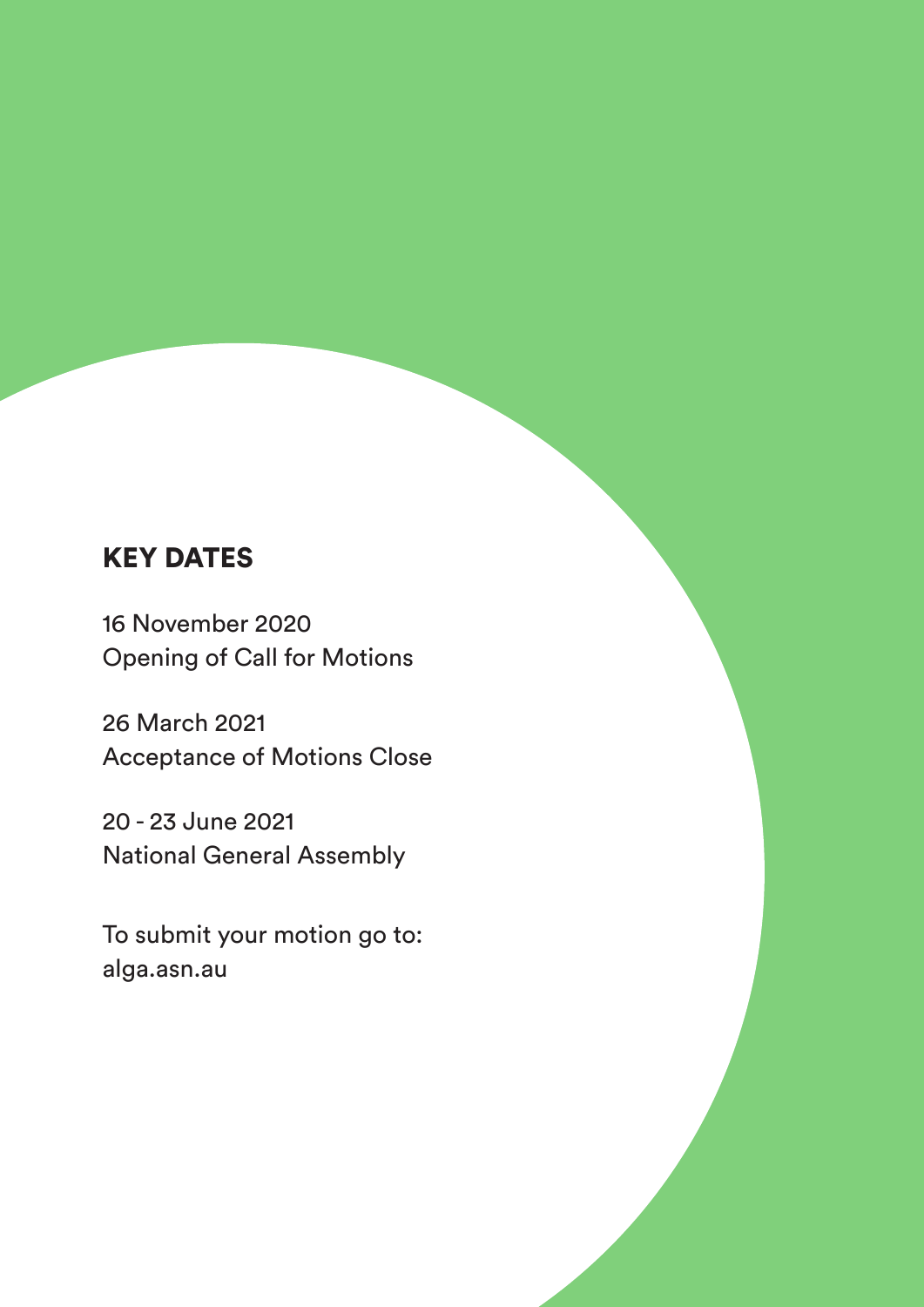# SUBMITTING MOTIONS

The National General Assembly of Local Government (NGA) is an important opportunity for you and your council to influence the national policy agenda.

The 2020 NGA "Working Together for Our Communities" was unfortunately cancelled due to COVID-19 but the ALGA Board has decided to retain the theme and emphasise the importance of partnerships to building and maintaining resilience in our councils and our communities.

To assist you to identify motions that address the theme of the 2021 NGA, the Australian Local Government Association (ALGA) Secretariat has prepared this short discussion paper. You are encouraged to read all the sections of the paper but are not expected to respond to every question. Your motion/s can address one or more of the issues identified in the discussion paper.

Remember that the focus of the NGA is on partnerships, working together, and resilience so your questions could focus on how local governments can work in partnership with the Australian Government to address the challenges our communities face, or the opportunities that are arising to build back better.

### Criteria for motions

- To be eligible for inclusion in the NGA Business Papers, and subsequent debate on the floor of the NGA, motions must meet the following criteria:
- 1. be relevant to the work of local government nationally;
- 2. not be focussed on a specific location or region unless the project has national implications. You will be asked to justify why your motion has strategic national importance and should be discussed at a national conference;
- 3. be consistent with the themes of the NGA;
- 4. complement or build on the policy objectives of your state and territory local government association;
- 5. be submitted by a council which is a financial member of their state or territory local government association;
- 6. propose a clear action and outcome i.e. call on the Australian Government to do something;
- 7. be a new motion that has not already been debated at an NGA in the preceding two years; and
- 8. not be advanced on behalf of external third parties that may seek to use the NGA to apply pressure to Board members, or to gain national political exposure for positions that are not directly relevant to the work of, or in the national interests of, local government.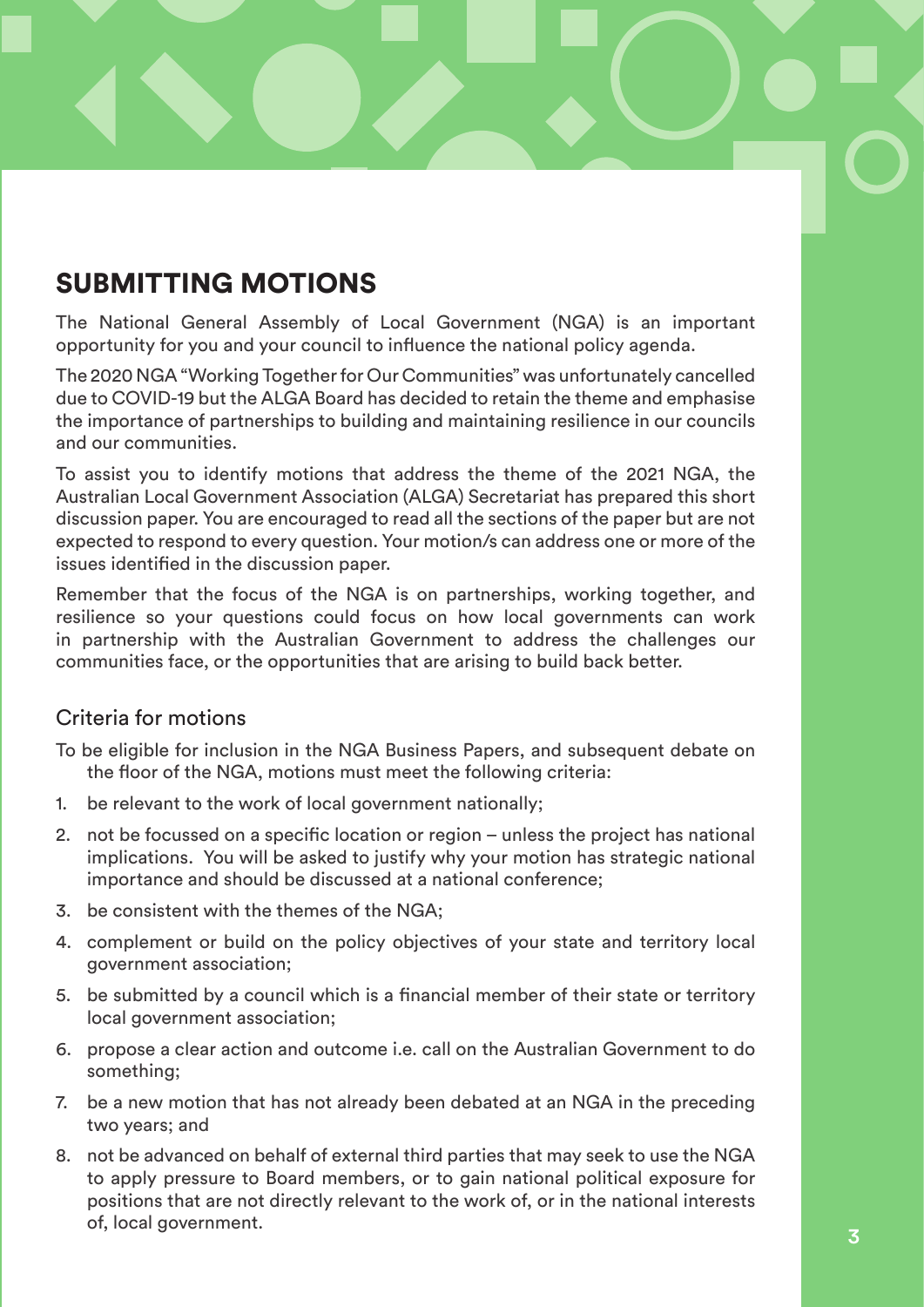# OTHER THINGS TO CONSIDER

Motions should generally be in a form that seeks the NGA's support for a particular action or policy change at the Federal level which will assist local governments to meet local community needs. Motions should commence as follows: This National General Assembly calls on the Australian Government to restore funding for local government Financial Assistance Grants to a level equal to at least 1% of Commonwealth taxation revenue.

To ensure efficient and effective debate where there are numerous motions on a similar issue, the ALGA Board NGA Subcommittee will group the motions together under an overarching strategic motion. The strategic motions have either been drafted by ALGA or are based on a motion submitted by a council which best summarises the subject matter. Debate will focus on the strategic motions. Associated sub-motions will be debated by exception only.

Motions should be lodged electronically using the online form available on the NGA website at: www.alga.asn.au. All motions require, among other things, a contact officer, a clear national objective, a summary of the key arguments in support of the motion, and the endorsement of your council. Motions should be received no later than 11:59pm AEST on Friday 26 March 2021.

Please note that for every motion it is important to complete the background section on the form. The background section helps all delegates, including those with no previous knowledge of the issue, in their consideration of the motion. There is a word limit of 150 for the motion and 200 for the national objective and 300 for the key arguments.

All motions submitted will be reviewed by the ALGA Board's NGA Sub-Committee, as well as by state and territory local government associations to determine their eligibility for inclusion in the NGA Business Papers. When reviewing motions, the Sub-Committee considers the importance and relevance of the issue to local government and whether the motions meet all the criteria detailed above.

Please note that motions should not be prescriptive in directing how the matter should be pursued.

With the agreement of the relevant council, motions may be edited before inclusion in the NGA Business Papers to ensure consistency. If there are any questions about the substance or intent of a motion, the ALGA Secretariat will raise these with the nominated contact officer.

Any motion deemed to be primarily concerned with local, state or territory issues will be referred to the relevant state or territory local government association and will not be included in the NGA Business Papers.

There is an expectation that any council that submits a motion will be present at the National General Assembly to move and speak to the motion.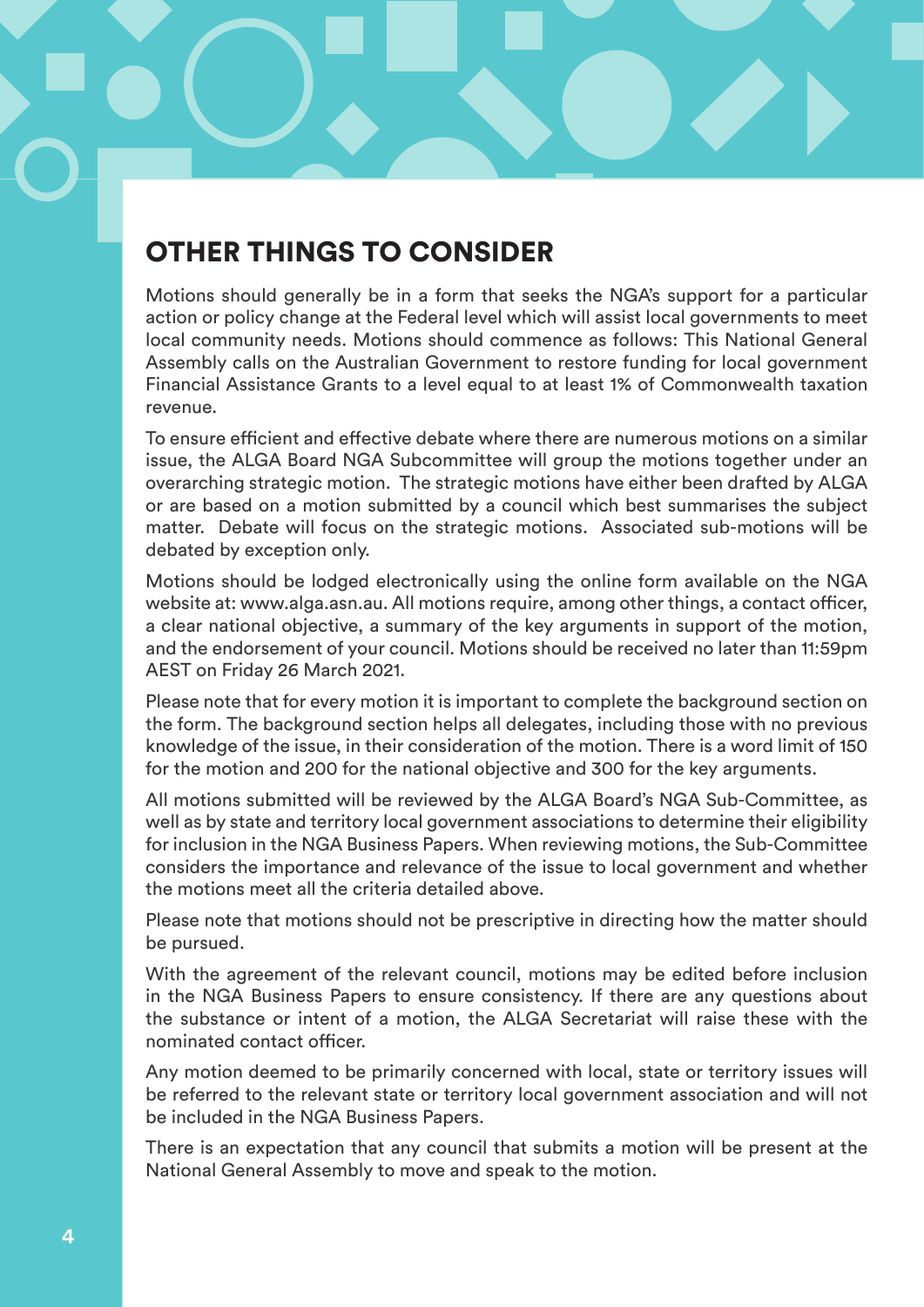# INTRODUCTION

2020 has been a year like no other. A year that many individuals and organisations, including councils, would wish to forget. While the drought lessened its hold on parts of the country to be replaced by floods, more than 110 local government areas were severely impacted by the Black Summer (2019-20) bushfires - and no one was spared the effects of the battle against COVID-19. The 2020-21 storm and fire season may add to the sense that it was a year of disasters.

Friedrich Nietzsche said: "That which does not kill us, makes us stronger." So how can councils become stronger after 2020? How can we ensure that our communities are stronger and more resilient? How do we work together and with our partners to ensure that we build back better from the series of unprecedented events that have marked 2020?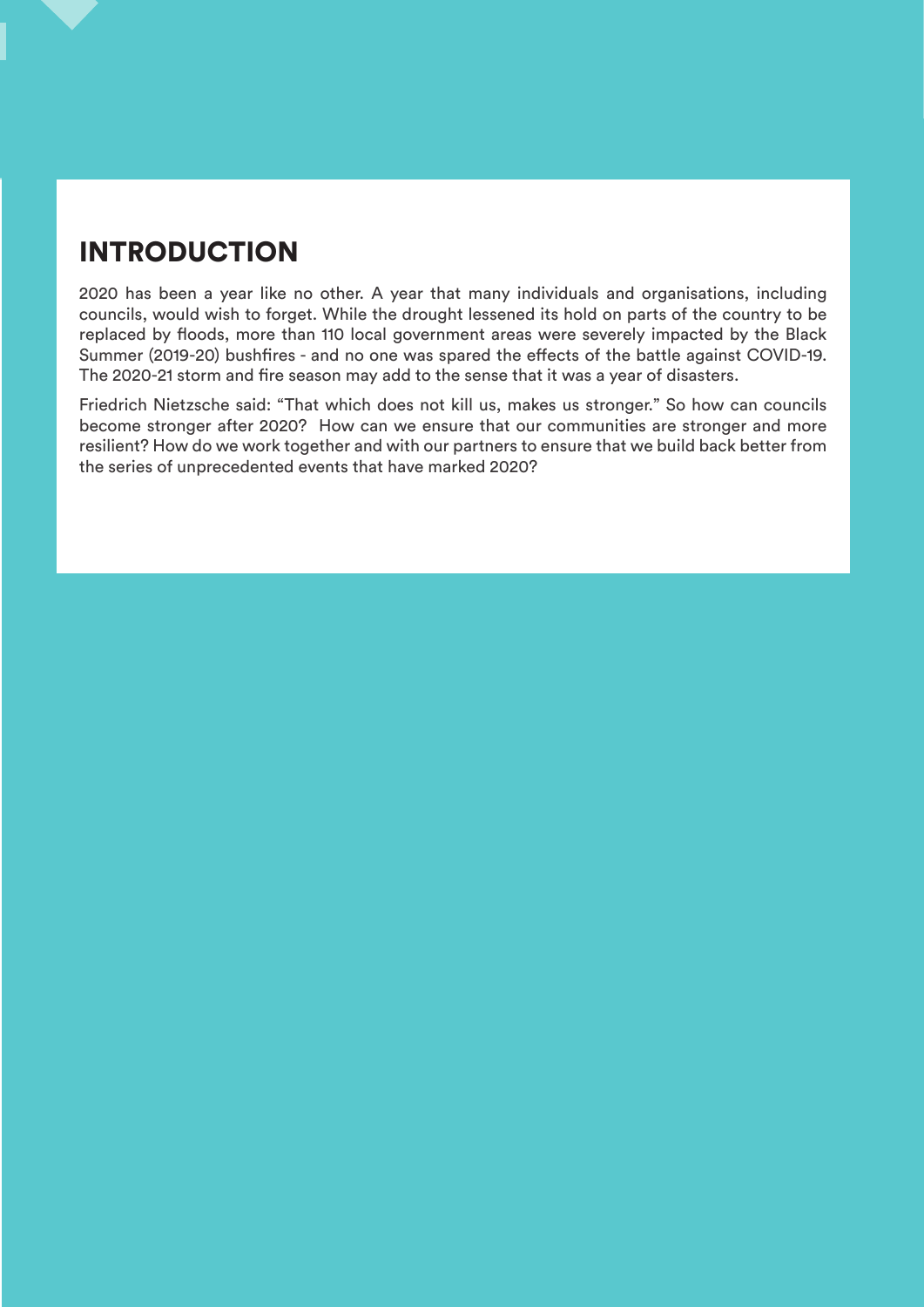# COUNCIL RESILIENCE

In the first quarter of 2020, state and territory Governments closed facilities where people gathered in numbers to reduce the probability that hospitals would be overwhelmed by a rise in COVID-19 cases. This included a substantial number of council owned and operated revenue generating facilities which had flow-on effects for other revenue- generating enterprises such as paid parking. Major funding gaps rapidly emerged in many councils that typically generated significant amounts of own revenue.

Councils that cannot generate significant amounts of the own revenue are typically dependent on grant funding from other levels of government, including Financial Assistance Grants from the Australian Government. These councils tend to service rural, regional and remote communities that are often large in area but small in terms of population. The capacity of these councils to deliver all their required services and infrastructure can be severely strained at any time.

With local government funding under pressure across the nation, and other levels of government facing fiscal constraints, councils may need to do more with less in the near term and be innovative with both budgeting, service delivery, balancing competing demands and longer term financial planning. Services may need to be scaled down or delivered in innovative ways. Asset management and maintenance programs may need to be varied. Working collaboratively with neighbouring councils or forming alliances may be a way of achieving efficiencies and enhancing service delivery along with fostering innovation, cutting red tape, and working in partnership with third parties may be others.

Digital service delivery and working from home - adopted during the height of the pandemic - may become the new norm. This may increase opportunities for councils to innovate, work together and share resources, and fill long term skill gaps. New challenges may emerge including how staff are supported and how productivity, collaboration and motivation maintained. There may be significant consequences for local democracy and council's ability to engage authentically with their communities. Digital transformation and technology modernisation will be essential for some councils. Even already well-established adopters of digital technology may need to rethink their approach.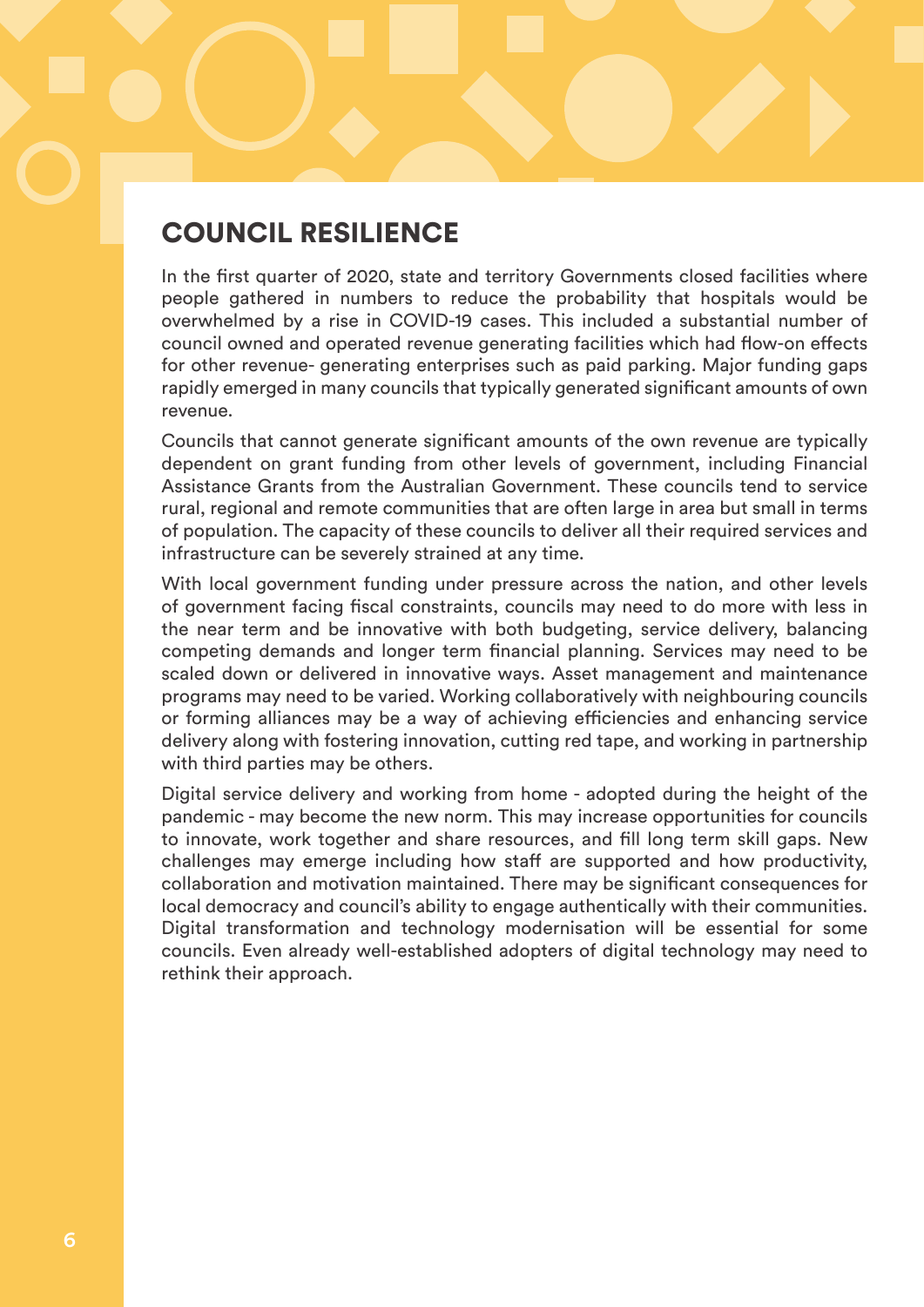*Can the Australian Government assist councils with efficiency measures that reduce the cost of services without a major change in service levels experienced by the community?*

*What opportunities are available to enhance the adaptive capacity of councils and its potential to 'weather the storm' through innovation and creativity? How can the Australian Government assist?* 

*Apart from Financial Assistance Grants, how can the Australian Government assist councils to become more financially sustainable and able to better meet the needs of their communities? Are there new partnership programs or policy changes the Government*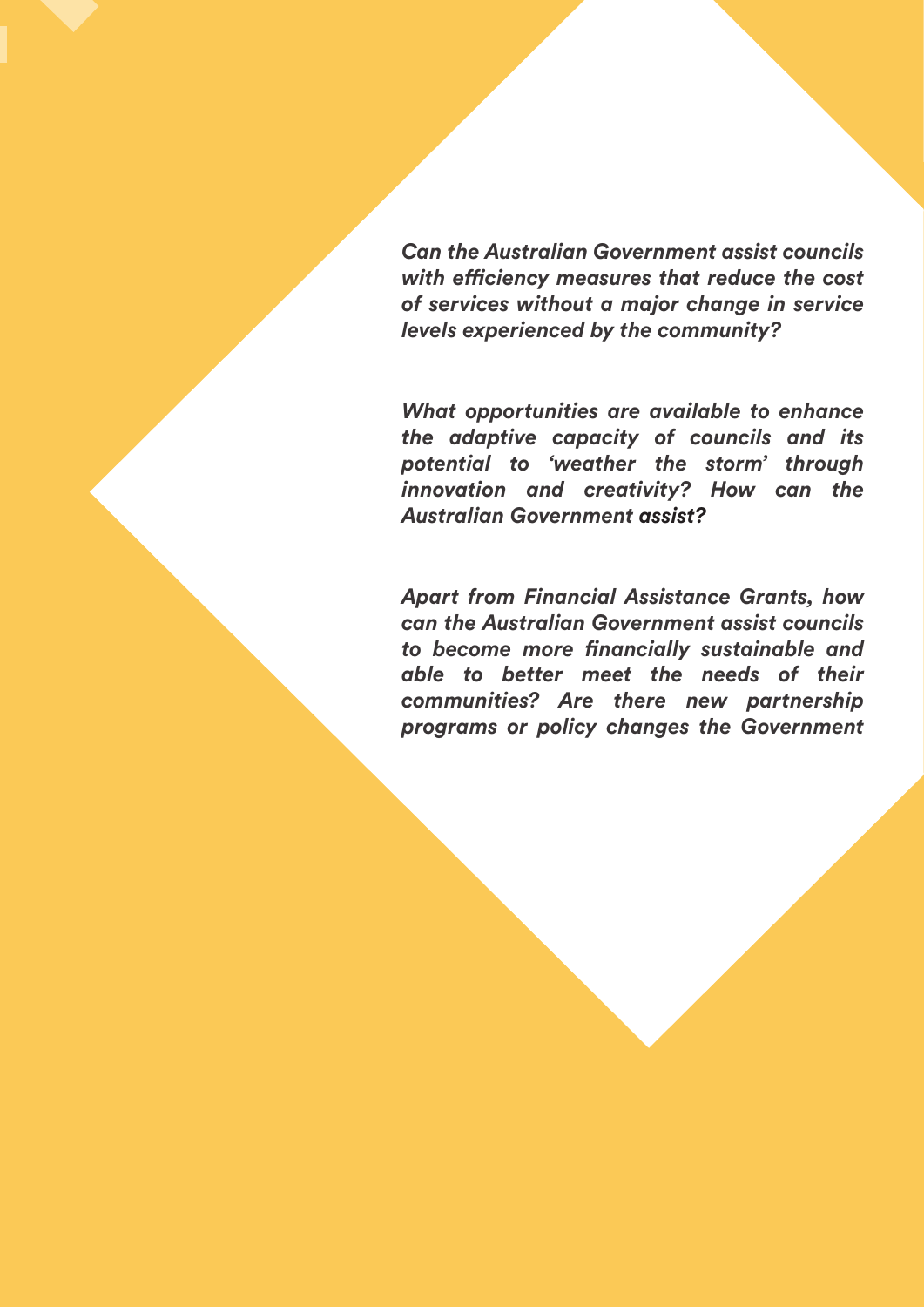

# COMMUNITY RESILIENCE

Community resilience is the capicity of communities to respond to, withstand, and recover from adverse situations including natural disasters, persistent drought, pandemics, fluctuations in global trade, recession, and a rise in inequality. In some circumstances in response to these pressures and stresses, local communities are not able to recover to their previous state. Instead they need to adapt to cope with long term stresses. But ideally, we want all communities to not only survive but thrive.

Local governments play a critical role in building resilient and sustainable communities and helping to buffer people and places against social, economic, and environmental disruptions and overcome adversity. One critical area is through the provision of resilient infrastructure. Councils' infrastructure should meet the community's current and future demand, be built to contemporary standards, be affordable for both the council and the user, and be reliable with appropriate asset management practices in place to ensure maximum return on investment.

In addition to physical infrastructure, social infrastructure is also vital for resilience. Social infrastructure is broader than just buildings, it includes the individuals and groups, places, and institutions, including councils, that foster community cohesion and social support. Communities and individuals with good social networks and connections demonstrate greater resilience.

The loneliness epidemic is challenging social resilience. Research produced before the coronavirus pandemic revealed that one in four adult Australians are experiencing loneliness with over half the nation reporting they feel lonely for at least one day each week. In addition to its impacts on community resilience, feeling lonely can pose a bigger risk for premature death than smoking or obesity and can be associated with depression, poorer cardiovascular health and, in old age, a faster rate of cognitive decline and dementia.

Communities that are more vulnerable to shocks and disasters are often reliant on only one industry, have minimal redundancy or no backups for essential services and infrastructure such as only one source of water, one powerline or one access road. They also often only have few voluntary or charitable organisations working in the community. Often community leadership is weak or fails to inspire, engage, and unleash the power of other leaders and critical social networks.

Community resilience cannot be built and then left to its own devices. It needs to be strengthened continuously, not just in times of crisis. It involves people getting together to create sustainable links within their community and the community and its leaders having the ability to learn from experience and improve over time.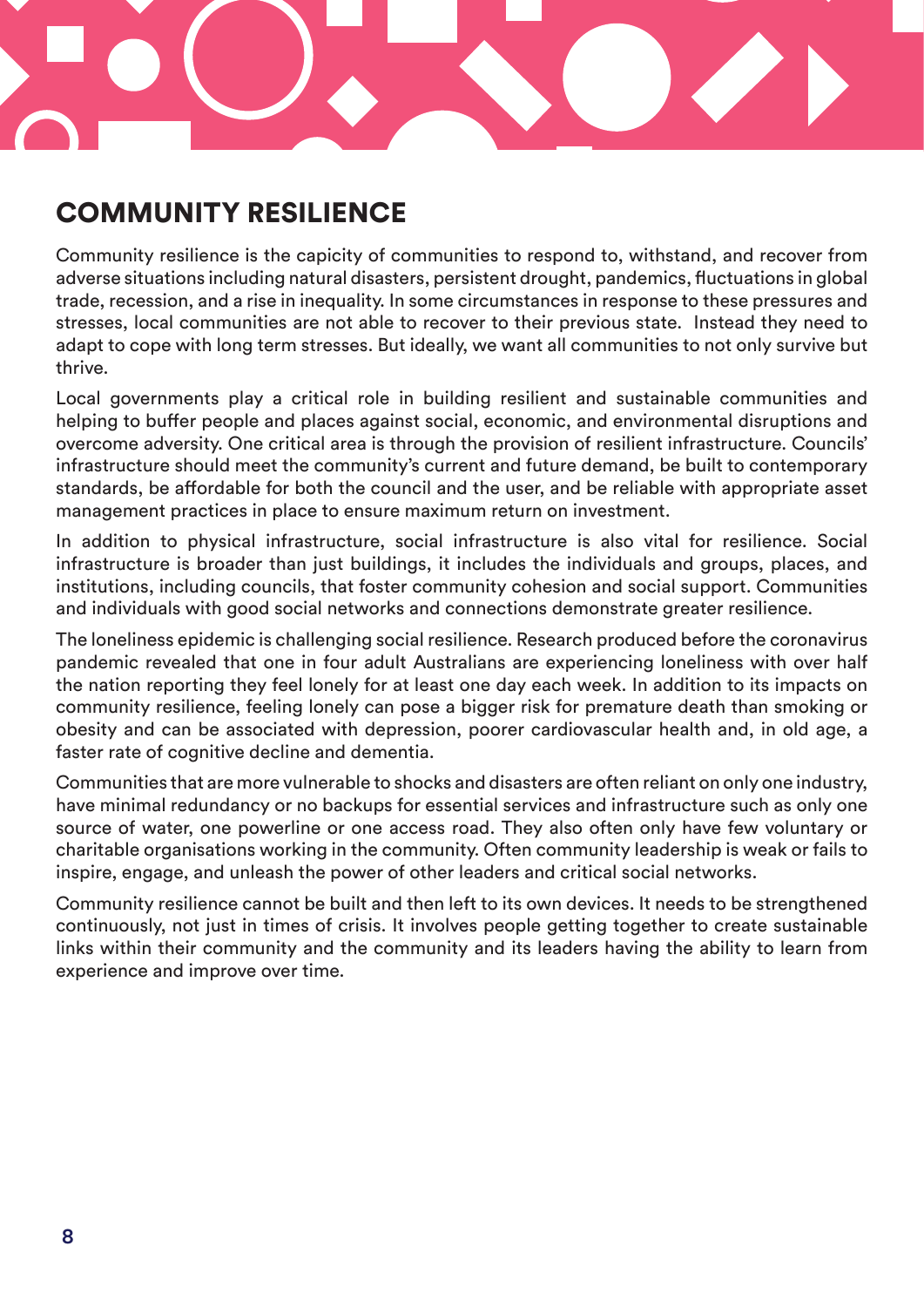*How can councils work in partnership with the other tiers of government to adopt a community development approach that builds resilience?*

*What are the best models available to councils to ensure that our communities thrive and focus on prevention and preparation rather than relief and recovery? How can the Australian Government partner with councils to ensure thriving communities?*

*What actions can councils take, in partnership with others including the Australian Government to promote community resilience and protect against external shocks such as industry closures or natural disasters? Are tools available to assist councils build community resilience or do we need new or different tools?*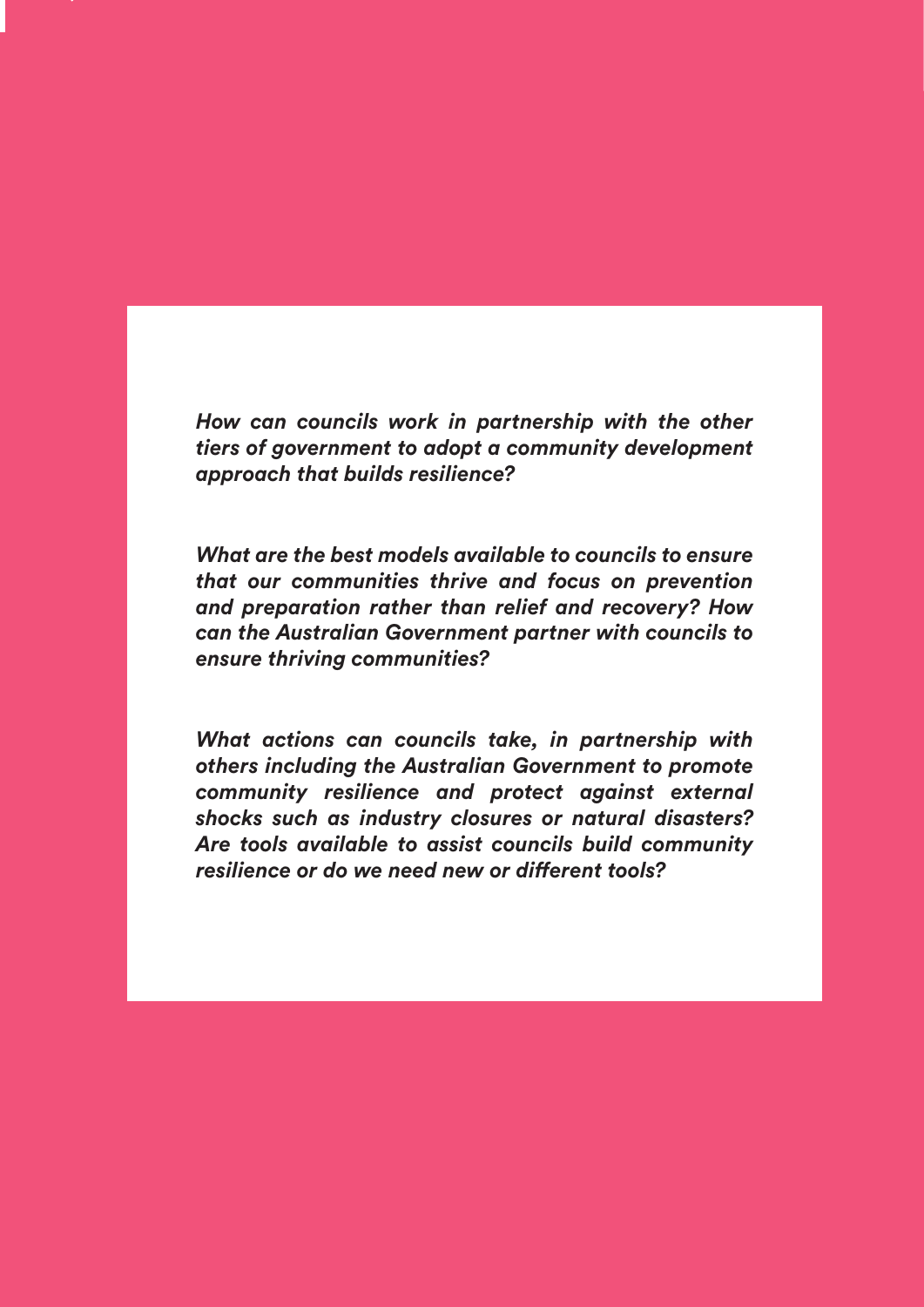# COLLABORATION AND PARTNERSHIPS

Creating a resilient community and ensuring a resilient and sustainable council requires partners. Councils can work with partners in different ways to find local solutions to local problems. They can partner with a wide range of organisations including other councils, other levels of government, the voluntary and community sector or business and research sector organisations. The aims of these partnerships are typically to improve services and deliver changes to benefit the local area.

Collaboration and partnerships with other councils and public or private organisations can also bring benefit from economies of scale in providing services or purchasing in bulk for example. Procurement partnerships have been a particularly successful example of this. Working in partnership can make a considerable contribution to efficiency improvements, such as through cost savings in back-office functions or sharing of plant and equipment.

Other benefits associated with partnerships and collaboration include opening the way for local communities to share ideas and connect with others. Partnerships enhance the ability of a council to access innovation, enhance skills development, work across council boundaries to address regional issues, and maximise competitive advantage in the delivery of major infrastructure projects.

Strategic collaboration is not just about savings and sharing resources. It is also about maximising capacity in addressing community expectations, or working with members of the community to overcome challenges and seize opportunities. For example, building and maintaining productive partnerships with Aboriginal and Torres Strait Islander people and communities is critical for councils committed to Closing the Gap and involving Aboriginal and Torres Strait Islander communities in decision-making and service development and delivery.

Collaboration and partnerships that work well are underpinned by good governance, an agreed purpose, and mutual benefit.

There is a long history of local government partnering with the Australian Government to deliver projects and programs that benefit local communities, achieve fairness and equity across the nation, and support local delivery of services and infrastructure. In the absence of constitutional change, how do we further build and strengthen this partnership with the Australian Government?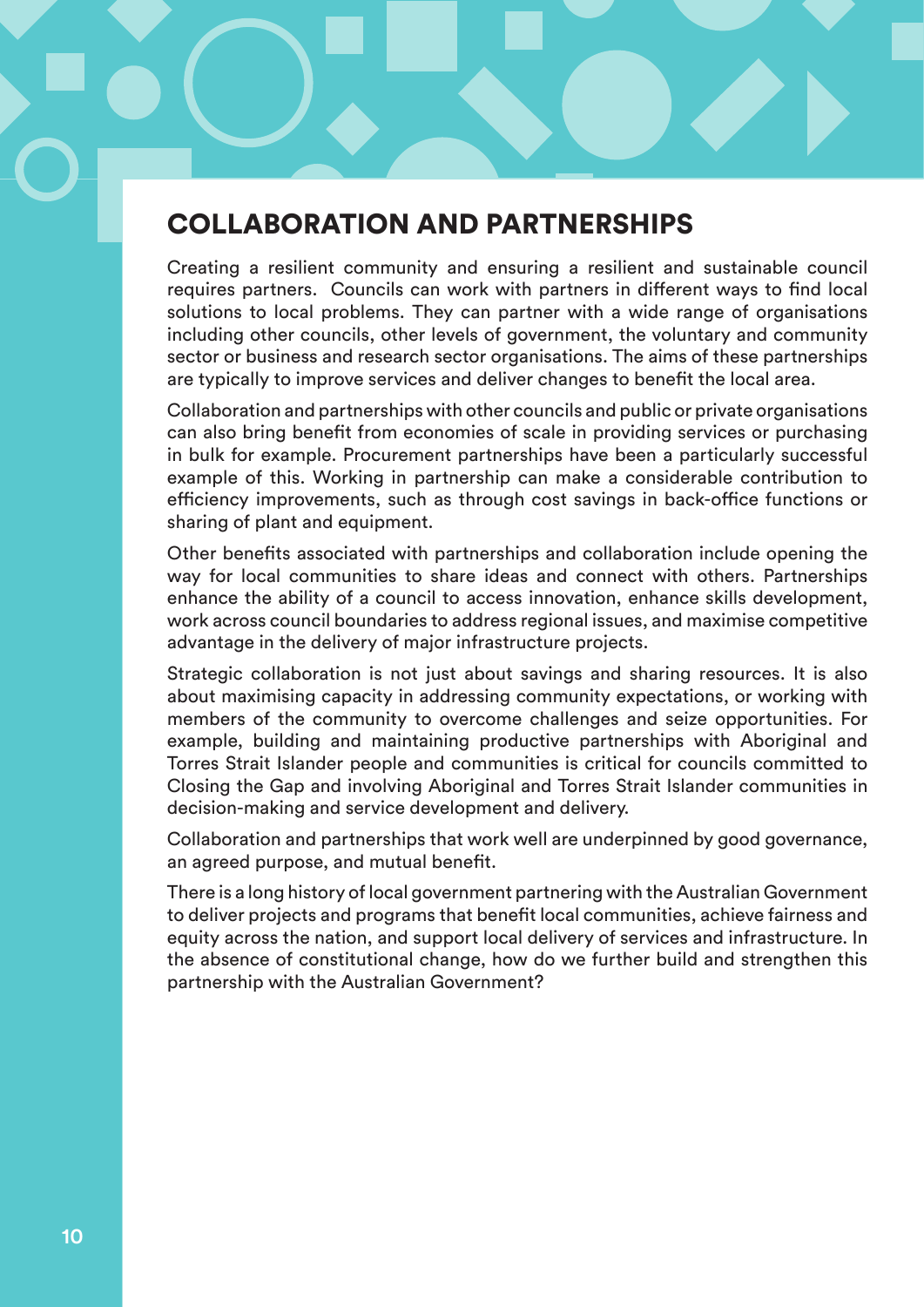*How do we encourage and incentivise councils to embrace partnerships and collaborative arrangements more enthusiastically including those which seek to ensure the development of economic development supporting infrastructure?*

*What are the obstacles to working in partnership with other councils or organisations? Can the Australian Government help overcome these?*

*How do councils, together with their communities, work in partnership to build resilience and entrench it into everyday life?*